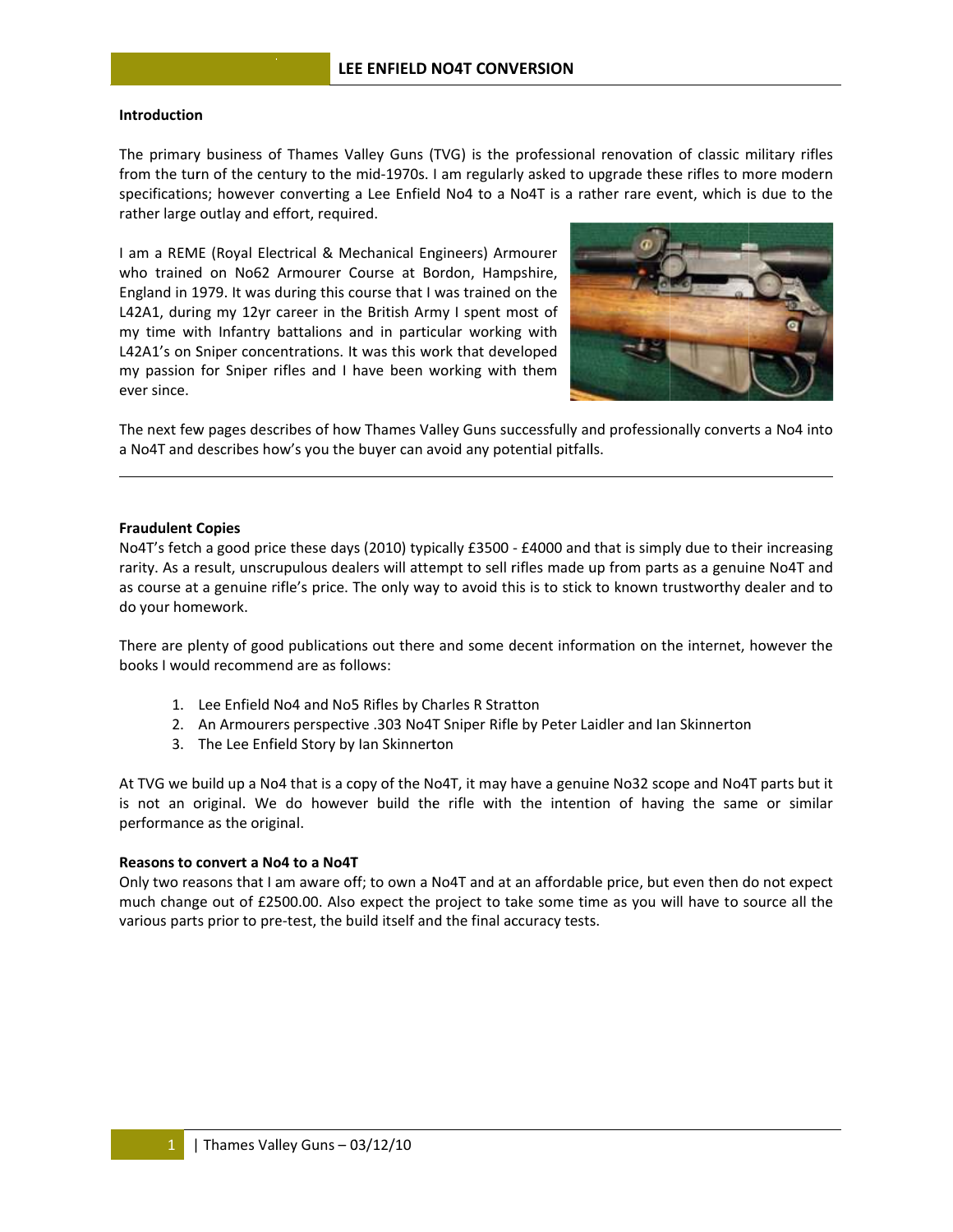# Sourcing and purchasing the parts

# **Rifle**

As a Armourer and as a person who constantly restores No4's I know there are certain No4's that function and shoot better than the standard rifle, they just feel right, this is a difficult thing to describe as it is a



matter of experience but suffice to say, their woodwork looks more appeasing, they assemble with greater ease, they cycle more efficiently and most importantly they shoot a tighter group.

You must test fire the rifle to ensure it is capable of a tight group and this is easier said than done as most dealers do not have ready access to a range. Secondly it is time consuming and requires a small supply of ammunition, all of which will cost you.

The rifle should also meet the following gauging requirements. If your dealer is a knowledgeable gunsmith or Armourer he is likely to have the following gauges:

- 1. Cartridge head space gauges: 0.64in & 0.74in
- 2. Firing pin protrusion gauge:  $0.40$ in  $-0.50$ in
- 3. Bore gauge: 0.301in
- 4. Bore gauge: 0.307in Muzzle
- 5. Bore gauge: 0.308in Lead

Should the rifle fail any of the above, it should be rejected. One other criterion I would require is a No4 which has been blued rather than painted finish, which I explain the reasons for later.

This is how I personally would select a donor rifle; however the customer might want to included other criteria into this equation, for example;

- 1. In line with the original selection process. This would include the foresight blade secured with a screw and a medium sized butt.
- 2. By manufacturer, Maltby, Enfield, Longbranch and BSA Shirley.
- 3. The customer could try and source an original No4T rifle without a scope but I doubt very much whether this is feasible as they have all been snapped up.

At the end of the day all this selection criteria, adds time, cost and in my opinion is not worth it. If you are planning to spend £2500 you need to ensure that the rifle will regularly achieve a good 3" or less group at 100yrds, have a good quality unworn barrel, receiver and bolt, the rest is irrelevant as it can be easily restored.

Once you have identified your rifle, you then need to have the rifle inspected to ensure the rifle has been assembled and is functioning correctly and what work is needed to the basic rifle to get it up to standard.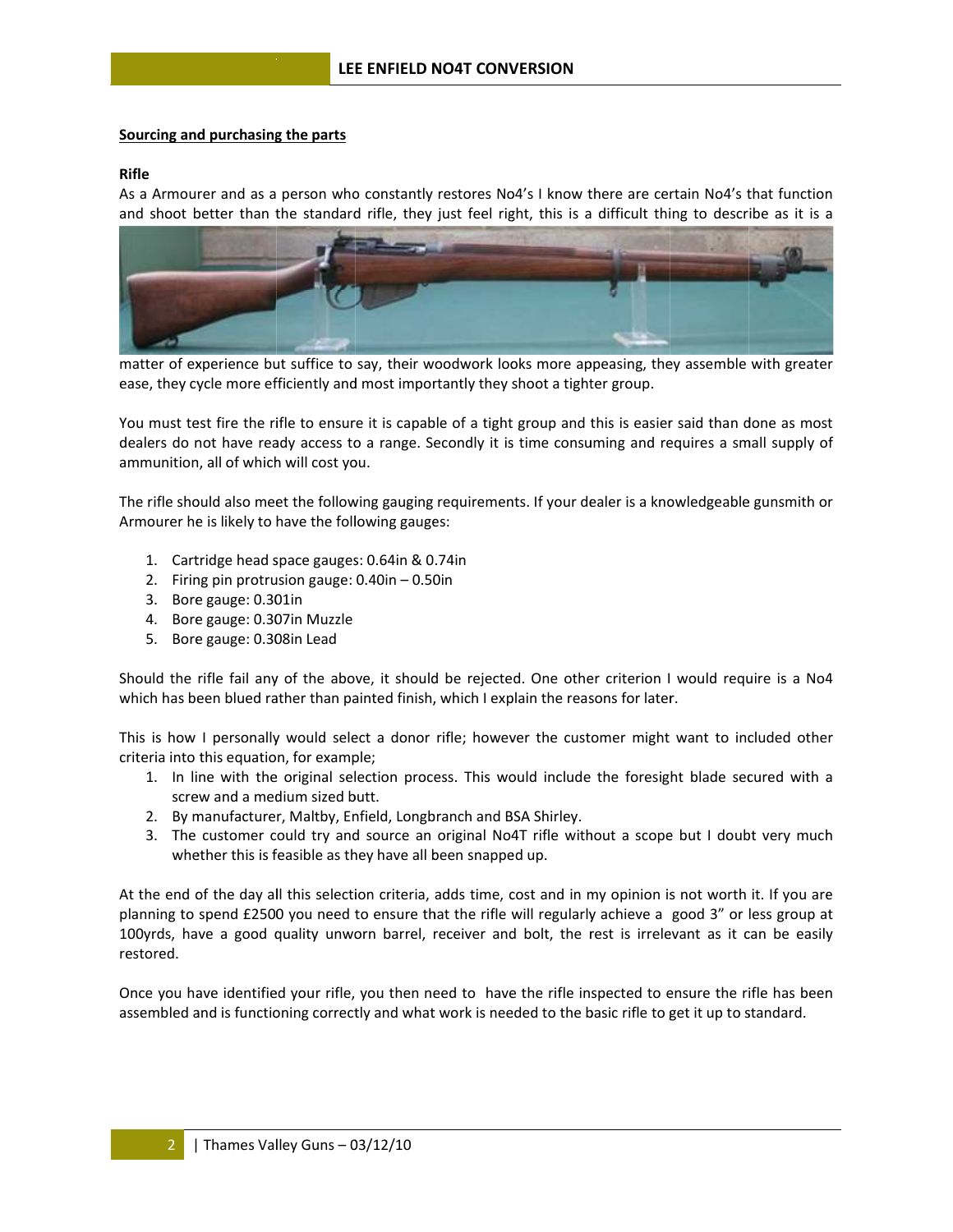### **Woodwork**

The only other item of woodwork you will require to purchase is the cheek rest. They were manufactured for



both the No4T and the L42 and you will find both in the both the No4T and the L42 and you will find both in the<br>market place together with some more modern replicas. The ones that are advertised as original should be looked at closely as t the seller wi ll definitely have raised the price, in my opinion most of them will be for the L42's, this is OK because as far as I know the design was identical. In my experience I have only seen original cheek rest' manufactured in Beech; however that does not mean they were not made in walnut. n<br>Ky<br>'s ey<br>d,

There are modern replicas in circulation and as long as they match the original they should be considered they tend to be in walnut and they require a lot more work to fit.

You can also purchase replica cheek rests from the US but the ones I have encountered are considerably different in shape, so I would stay away unless you can confirm their authenticity.

Suppliers are Ebay, Gunparts Corp and various British dealers.

### **Cheek rest s screws**

I have added this paragraph because unfortunately there are unscrupulous dealers out their selling so called genuine screws. One of my customers purchased these screws in good faith only for me to point out they were modern cheap plated Philip screws. The originals were brass slotted wood screws, if you can't find a supply go to B&Q's and buy some good quality brass slotted wood screws of the correct length, I can assure you, there is very little difference. y<br>dyae<br>y

#### **No32 Scope**

These are rare beasties and you will pay a lot of money for one. I see one from time to time on Ebay otherwise you will have to search the internet until one comes up with a dealer or private sale. In the UK occasionally see one from time to time at the Bisley Phoenix Trade show.

I am not an expert on these scopes so the following comments are confined to my limited knowledge as an Armourer. My first comment is to do some serious homework, read up as much as you can. If you have any contact with Peter Laidler, have a talk as he is in my opinion the foremost expert on these scopes. Milsurp.com (http://www.milsurps.com/) w contains some useful information. Do not go into the purchase of one of these scopes blind as it could cost you dearly. There is a also a web b forum c alled which



If you find a scope the first thing is to verify the dealer, if he's genuine your half way there, if it's Ebay or a dealer with a poor history, approach with extreme caution.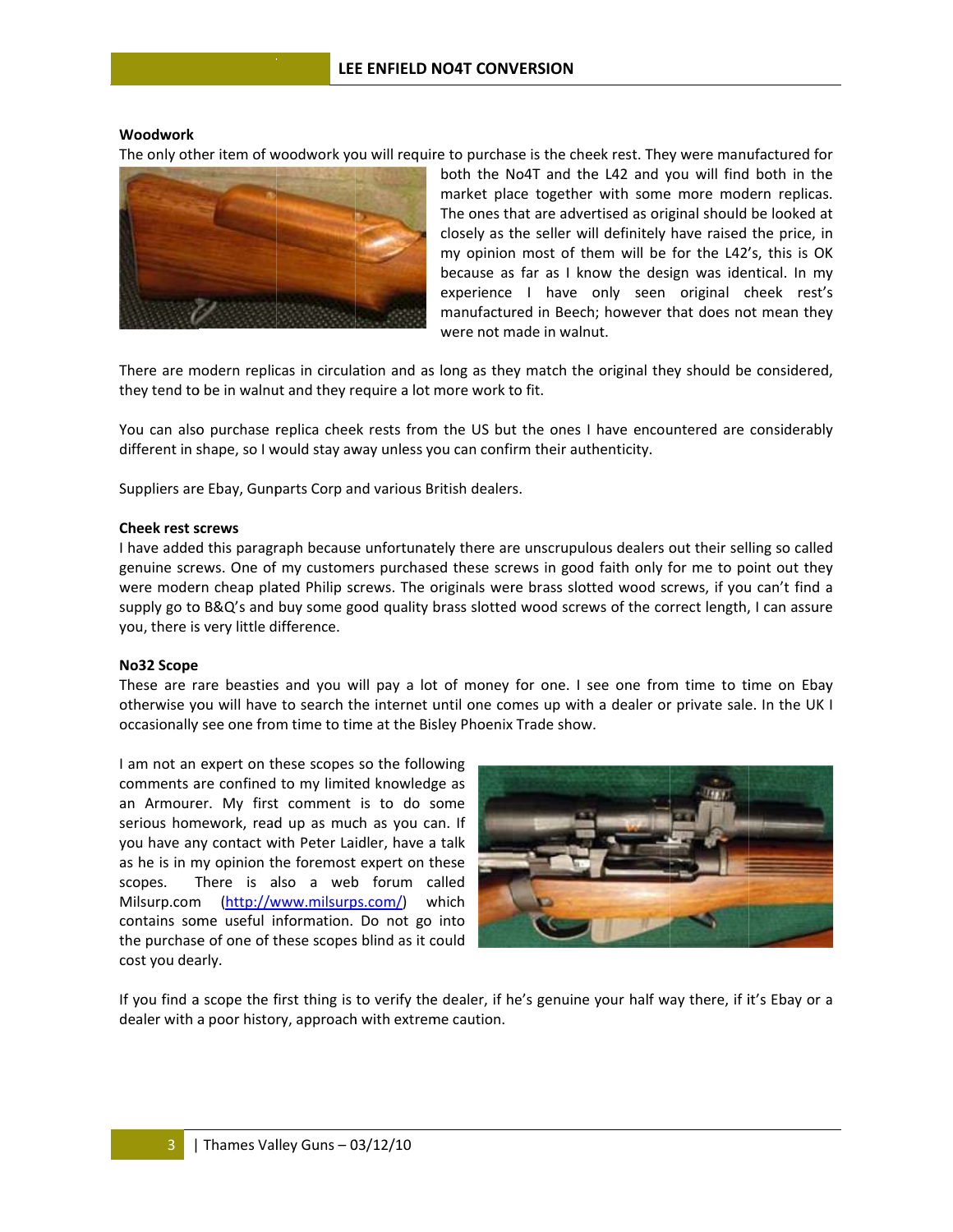As an Armourer, my brief inspection criteria for the scope would be as follows:

- 1. When you handle the scope, does anything appear loose.
- 2. The external surfaces should be reasonable with no obvious dents, fractures, burrs or distortions
- 3. Look at both lenses in the light, this is difficult to explain but look at the lens from an angle, look for scratches, fogging, chipping or obvious fractures.
- 4. Look through the ocular lens, the one nearest your eye, it should be bright and clear with no obvious dam mage.
- 5. Look through the sight at an object 100yrds or more away, the picture should be clear and in focus.
- 6. Look at the reticle, again no damage, no distortion, breaks or dust.
- 7. Look at the windage and elevation drums, they should be sitting square to the body.
- 8. Gently adjust the drums, they should rotate positively, should not slip, or feel rough or erratic.
- 9. Look at the objective lens, like the ocular lens it must be free from damage.
- 10. Look through the objective lens and mean through the lens, look behind it for any signs of damage, fungus, growth or anything that may be loose.
- 11. Look at the scopes markings, this is where your research will pay off; do they appear genuine, serial numbers, correct font and MOD markings.

I make no promises that the above will offer you any guarantees, I am simply offering you my experience in the hope you can obtain n a reasonab le scope. n<br>:s

#### **Body Pads**

I am only aware of replicas and the one's I have experienced were of the wrong thickness. This cause



problems because if they are too thin you will have to shim to get the scope in line with the bore. If the person as ssembling the rifle lacks the engineering skills the scope will neve align correctly and your very expensive project will be over. nen<br>en<br>er yr

Original pads taken of an unserviceable rifle will be heavily staked and would have been fitted/machined fo the original rifle. Generally I personally would avoid second hand pads.

### **Telescope B Bracket**

The bracket on this rifle was a replica. Whilst it presented no problems, it should be clocked to ensure the bearing faces are true and that when the bracket is secured to the pads, it is completely vertical. It should also be fitted carefully to the scope to ensure the scope and the bracket mat correctly. If the bracket i poorly made there is every possibility it could damage the scope. e<br>d<br>is

#### **Sling swivel**

Two issues to be aware off. With the No4T the main screw which secures the receiver to the woodwork was fitted with a sling swivel for use with the M1907 sling. There two sling swivels in circulation that look almost identical, the No4T and the P14. The P14 has a different thread which will damage the rifle if you try to force it.

rifle if you try to force it.<br>The rear sling swivel was also modified to take the 1907 sling and can easily be identified by its much larger size.

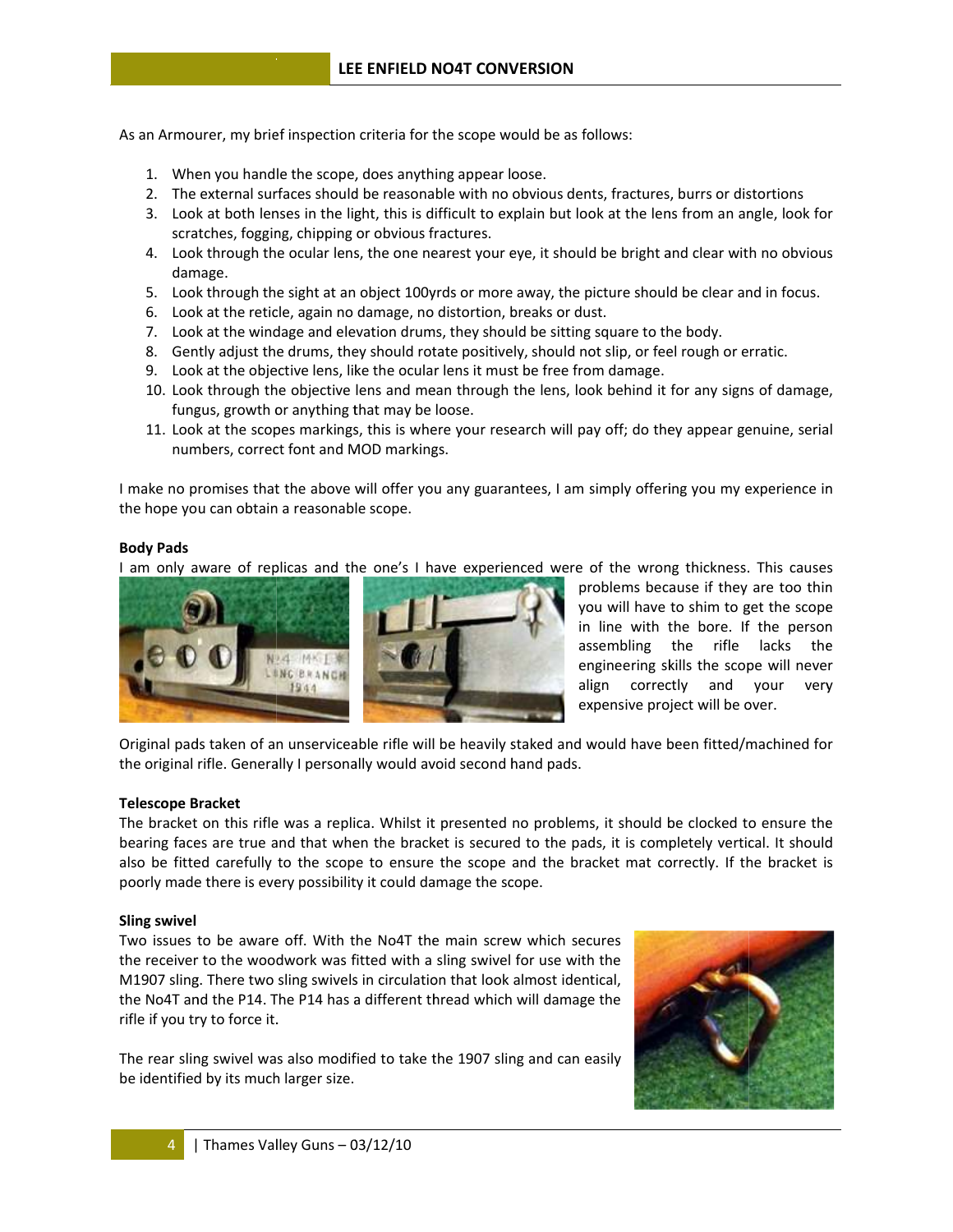# **Rearsight**

The No4T rearsight is different to that of the standard No4. The battle sight is removed and a section of the sight is machined to provide clearance and allow the bolt to be removed without lifting the rearsight as was required for the No4.

Unfortunately unscrupulous dealers are selling sights with only the battle sight filed off - Buyers beware.

### **Chest and ancillaries**

It is not my intention to go into the transport chest and any of the ancillaries in this article as we are only discussing the conversion of the rifle. y<br>I

# **Assembly of f the rifle**

Before I start to expand on this subject I think a few word of explanation are necessary. Most publications have seen in circulation and on the internet, discuss the assembly of the scope to the rifle by the original methods used by Holland & Holland and as a source of information are excellent references.

However this is 2010 and those facilities, tooling and techniques are long gone, I do not have unlimited spare However this is 2010 and those facilities, tooling and techniques are long gone, I do not have unlimited spare<br>parts, I have one set purchased at considerable expense by the customer, who may have taken months or years assembling the relevant parts, so therefore I cannot afford to make a mistake. If I do make a mistake I want to be able to put it right otherwise I will have to reimburse the customer. Therefore I assemble these rifles using modern engineering standards as I will explain as we go along.

# **Preparation and tooling**

A note of warning; this is not a job for a amateur or super keen shooter who has read a few books and can quote from memory all of the MOD part numbers for a Lee Enfield rifle. You will need a well equipment engineering workshop with a lathe, milling machines, highest quality tooling and measuring equipment Lastly and most importantly you need a tool maker/Armourer who knows not just rifles inside out but has considerable experience working on the L42A1 or the No4T. e<br>n<br>t.

# **Preparation n**

The rifle needs to be completely dis-assembled right down to the basic receiver and barrel. This is a good opportunity to degrease both the rifles action and all the parts. This process is very revealing and you will be surprised as to the amount of debris, rust and dirt that is hidden underneath the oil and grease. Whilst complete this process with all my rifles as a matter of pride and professionalism it is also for a very good complete this process with all my rifles as a matter of pride and professionalism it is also for a very good<br>reason. Your rifle is about to be machined to tolerances of plus or minus one thousand of an inch. Any rust, debris or dirt is simply not acceptable. Once the rifle has been de-greased I then polish both the rifle and all the component parts to remove any debris or rust that the degreasing process has identified. d<br>e<br>I

The rifle is now ready to be mounted on the milling machine's bed. This process is critical to the whole<br>exercise. The rifle must be secured to the bed and must be perfectly setup in three axis's, vertical, horizontal exercise. The rifle must be secured to the bed and must be perfectly setup in three axis's, vertical, horizonta and rotational. The rifle's bore must be absolutely parallel to the bed and the receiver utilising the rearsight bracket must be vertical to the bed. I stress the rifles bore as no external surfaces should be used. The bore is where all measurements must be taken from.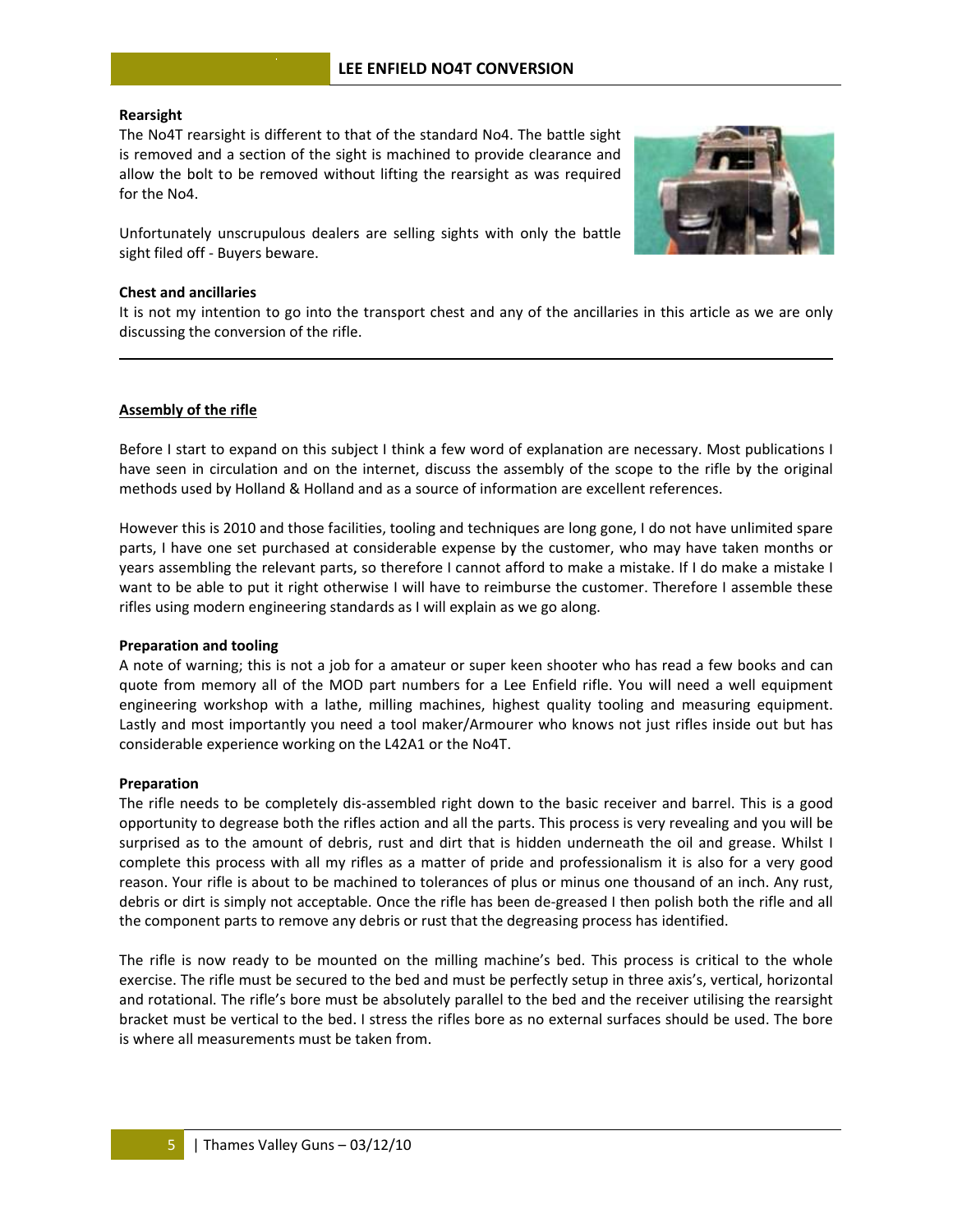# **Tooling**

Two tools need to be manufactured for this task.

- 1. Cylindrical bar which has the identical diameter to the No32 Scope and tapered to a point at both ends. This replaces the No32 scope in the scope bracket.
- 2. Cylindrical bar machined to the same dimensions as the rifles chamber and bore. Once inserted in the bore and chamber there must be no movement.

The purpose of the two bars is to act as point of reference to ensure exact alignment of the scope bracket with the rifles bore.

# Assembly of the pads

I have no intention of describing the engineering process here as this is not the purpose of the article.



However there are some points you should be aware of. The original pads were fitted and then machined in situ to achieve alignment with the bore. We cannot do this with replica pads as they have already been machined, therefore the pads have to aligned with a micrometre or clock. The side of the rifles receiver has to be milled to ensure vertical alignment with the bore. The front pad is to be fitted first and the rear pad second. The rear pad again has to be not only aligned with the bore but also the front pad. The rear pad also has to be profiled to rifles receiver.

It is at this point that you will identify if the replica pads you have purchased

at some considerable expense were machined to the right dimensions. In my case and I suspect in many others they are not. The pads I was provided with were to thin, therefore you can never align them with the bore. The only solution is to shim and pack them out. If the pads are too thick this is not such a problem as they can by machined to size.

Another minor issue is the hardness of the receiver; this varies depending on hardening process of each manufacturer. Whilst the metal at the front of the receiver was relatively soft the rear was so hard, even a tungsten carbide tool struggled to get through.



Once the pads and the scope bracket are perfectly aligned with the bore, the pads and the receiver require a protective finish and the pads have to be secured.

### **Protective finish**

Many No4's have a baked paint finish, I am not sure if this finish was applied to No4T's, it was however applied to L42A1's. The problem with this finish is that it cannot be replicated today. There is a very good modern paint process for firearms called "Duracoat" and potentially you could utilise this process, however it is not my primary choice as any paint will produce an uneven surface and will affect the fitting of the pads. Secondly if you paint after the pads are fitted, moisture can gain access behind the pad and rust and again cause an uneven surface. If your No4 has this finish I would suggest you have the receiver powder blasted before the machining process takes place and the fitting of the pads.

Fortunately the No4's I have experienced had blued receivers which are my preferred choice of protective finish. The reason is that you can blue the pads, screws, shims and receiver with no effect on the pads.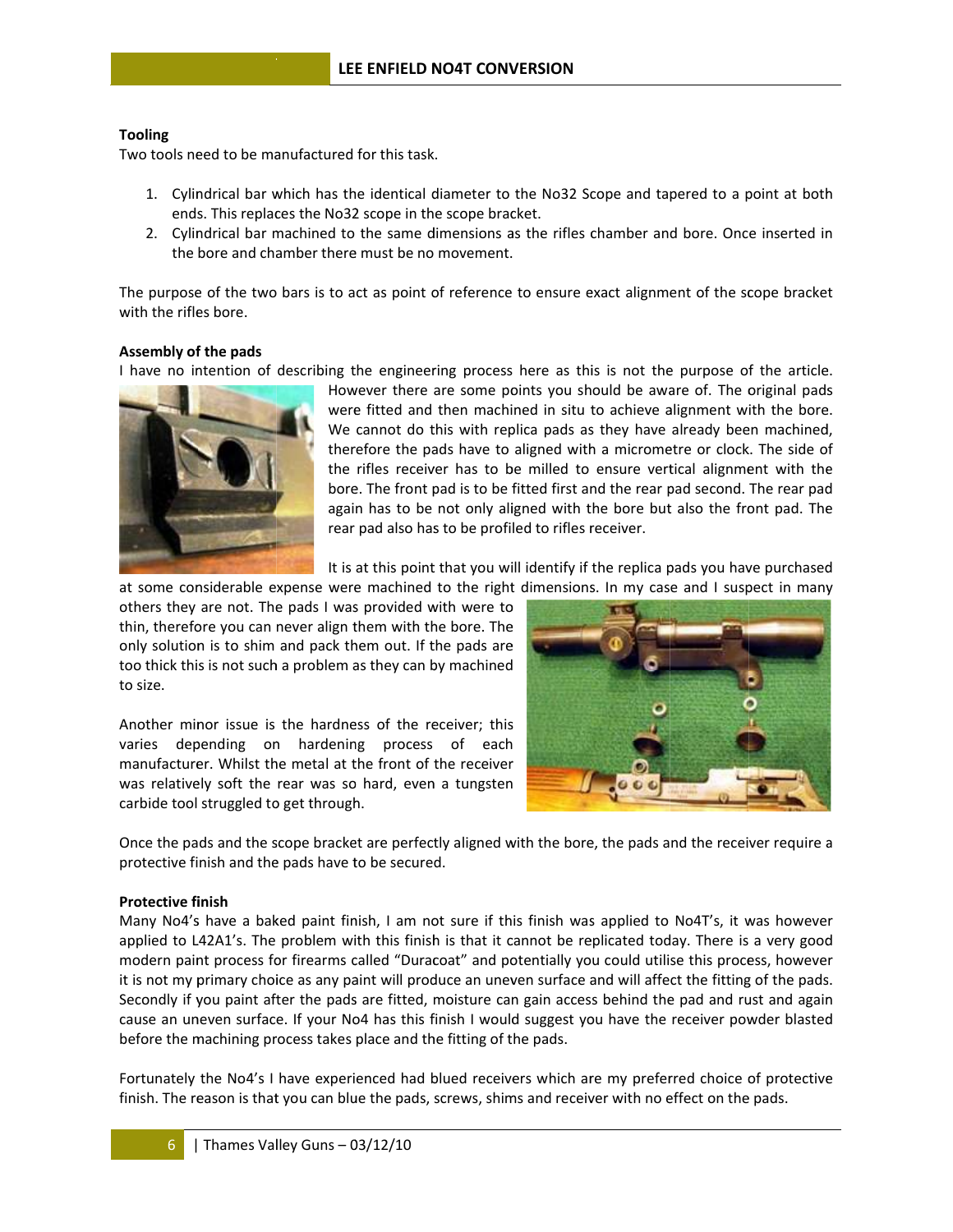### Securing the pads

On the original rifles the screws were secured to the pads by staking. Whilst this process worked in the 1940's it ultimately destroyed the pads. I remember seeing as a young Armourer pads that more had more stakes than the moon had craters. It looks terrible and ultimately the pads surface becomes so damaged you can no longer effectively lock the screw.

I use Loctite, it looks better, it is just as effective and if the screw becomes loose it can be cleaned up and re secured, lastly the pad is not damaged in any way. So far I am using Loctite 243 with no problems, however if the pads do become lose you can increase the adhesive strength up to Loctite studlock. However if you use studlock the only way you can release the screws is by applying heat.

### **Collimation**

I read an article on the internet by Peter Laidler that the rifle and scope were collimated, if I remember correctly at 175yrds. Once again the facilities are no longer available and I certainly have no access to such facilities, so I will be quite honest and state that when I fit a scope it is parallel to the bore, give or take a thou, so adjustment must be done on the scope.

### **Remaining works**

### **Woodwork restoration**

Most No4's purchased "off the shelve" are in various conditions and usually the wood work has seen a rough



life. Therefore if you are going to invest in a conversion of this type get the woodwork restored. A good walnut stock, fully restored will really add to the rifles appearance and will add to the overall professionalism of the job.

The cheek rest should be colour matched to the butt and correctly fitted, ensuring that it is secured, vertical, contoured to the butt and does not interfere with the removal of the bolt. The slotted brass screws should not protrude into recess for the oil bottle.

### **Bedding**

The wood on a No4T/L42A1 has to be correctly fitted and the two rifles differ slightly in this respect. The L42A1 has a heavy barrel and has to be "Floating"; the No4T has a light barrel and does not float, in fact it must bear against the fore end with a force of approximately 3lbs.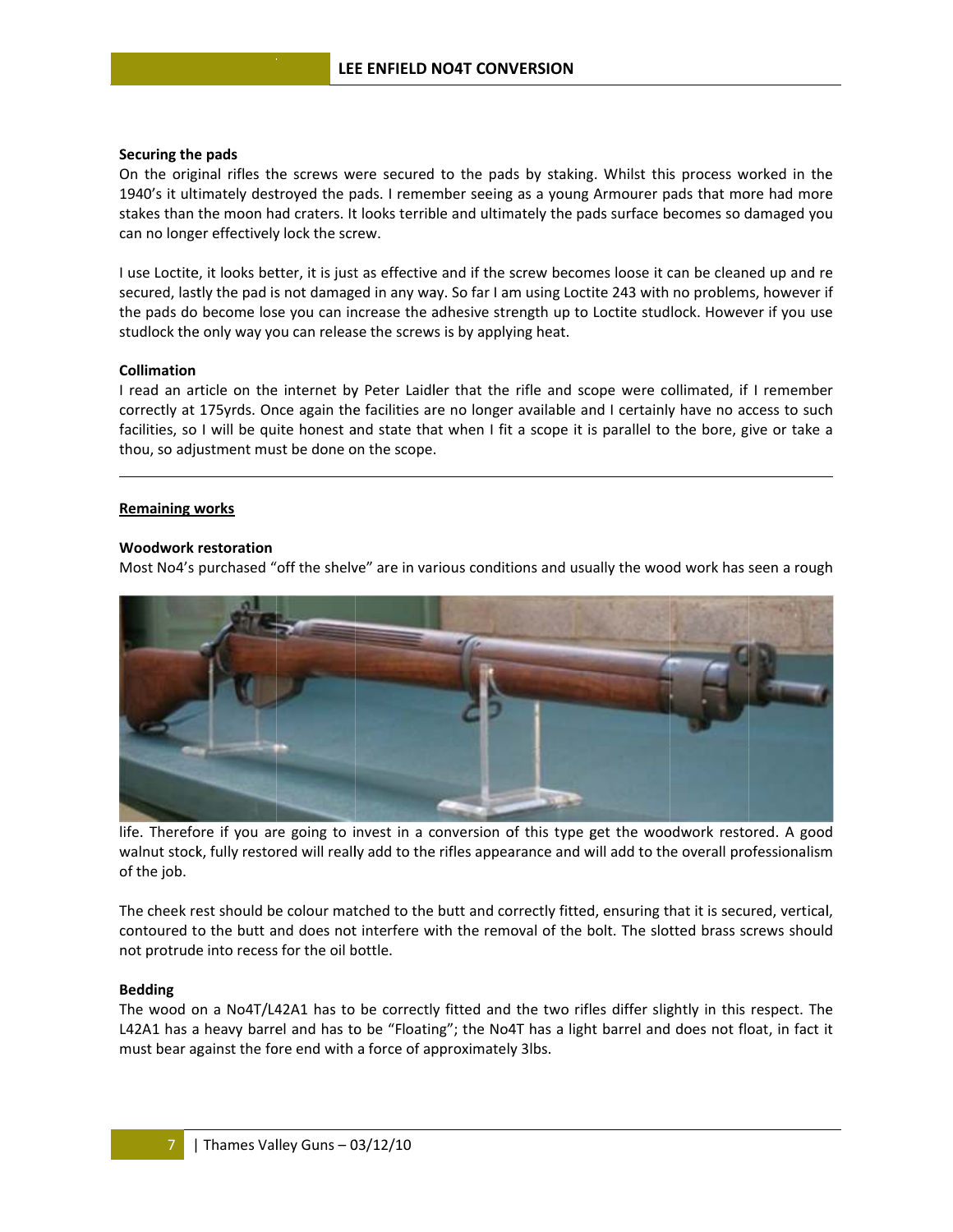

To bed an Enfield by traditional methods requires skill, patience, time, engineers blue and a sharp chisel. In sh hort the re ceiver and barrel must bear against certain key points to maximise the rifles accuracy. Get i w wrong and the rifles ability to generate a tight group goes out of the w window. n<br>st<br>it

Whilst the above process is fine, it can be very time consuming and thus expensive. To minimise the cost I use m modern bedd ding materia ls which is a oenseaneat

vast improvement on the old methods. Using a modern two pack epoxy resin achieves a perfect fit between the receiver and the wood.

Before the purist start to scream blue murder, I was taught to do it the hard way but I remember quite clearly that once I was in the field with an Armourers workshop we were issued with a two pack putty tha was for the very purpose of bedding.

#### **Trigger**

I have left this section deliberately till after the bedding section for the simple reason that on a No4 Mk1, the fitting of the woodwork *will* affect your trigger pull. Therefore it is imperative that the wood is fitted correctly before you adjust the trigger. e<br>d<br>s.

The reality is that the standard infantry No4 rifle had a trigger which could be anywhere around 5-8lbs Unless the rifle was for a shooting team or it was a No4T the trigger was checked for safety and was not tuned for a fine, crisp release. With upwards of 800 rifles in a battalion the unit armourer simply did not have the time or in some cases may I say, the inclination.

So therefore if you are converting a No4 ensure the trigger is tuned to typically around 3lbs, anything less with an Enfield type trigger mechanism I would deem dangerous, anything more will affect accuracy.

#### **Range testin ng**

The moment of truth for me, all the effort, the choice of rifles, the precision engineering work to ensure the correct fitting of the scope all comes down to the next few shots. e<br>I



The scope is set to zero and I Initially laser bore sight the rifle, the scope laser bore sight the rifle, the scope<br>should be fairly close. In Laidlers book, An Armourers prospective .303 No4(T T) Sniper Rifle, Peter shows a chart for dry testing the No32 scope and describes the process. Duplicating this process is a good indicator that the scope has been correctly fitted. If this process fails there is something wrong and y<br>issssssid

proceeding f further may be wishful thinking.